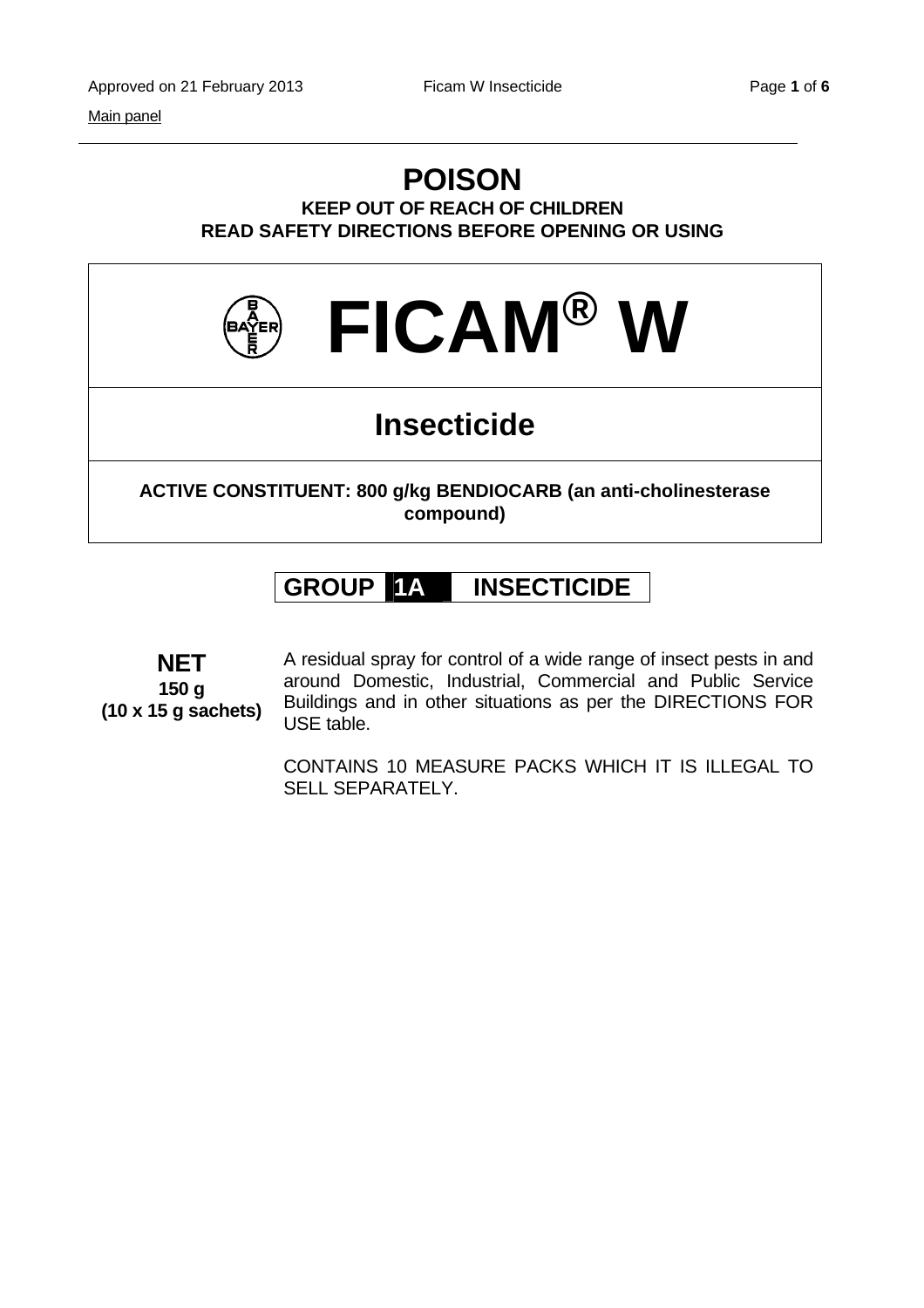### **DIRECTIONS FOR USE**

| <b>SITUATION</b>                                                                                                                                                                                        | <b>PEST</b>                                                                                                   | <b>RATE</b>                                 | <b>CRITICAL COMMENTS</b>                                                                                                                                                                                                                                                                                                                                                                               |
|---------------------------------------------------------------------------------------------------------------------------------------------------------------------------------------------------------|---------------------------------------------------------------------------------------------------------------|---------------------------------------------|--------------------------------------------------------------------------------------------------------------------------------------------------------------------------------------------------------------------------------------------------------------------------------------------------------------------------------------------------------------------------------------------------------|
| Food processing<br>factories, restaurants,<br>laundries, food stores,<br>ships, hospitals, kitchens,<br>boiler houses, private<br>dwellings, canteens,<br>hotel-motels, in and<br>around farm buildings |                                                                                                               |                                             | For all pests, use the higher rate for<br>longer residual control or when heavy<br>infestations occur or when conditions are<br>unhygienic.                                                                                                                                                                                                                                                            |
|                                                                                                                                                                                                         | Ants                                                                                                          | 15 or 30 g<br>per 5 L water                 | Spray in and around nests, runs and<br>forage areas.                                                                                                                                                                                                                                                                                                                                                   |
|                                                                                                                                                                                                         | Bed bugs                                                                                                      |                                             | Spray bed frames and cracks and<br>crevices in adjacent walls and floor<br>areas but NOT bedding.                                                                                                                                                                                                                                                                                                      |
|                                                                                                                                                                                                         | Carpet beetles                                                                                                |                                             | Spray lightly on infested carpets,<br>particularly edges of fitted carpets.                                                                                                                                                                                                                                                                                                                            |
|                                                                                                                                                                                                         | Cockroaches<br>(German,<br>Oriental,<br>American,<br>Australian<br>smoky brown)                               |                                             | Spray hiding, runway and scavenging<br>areas.                                                                                                                                                                                                                                                                                                                                                          |
|                                                                                                                                                                                                         | Fleas                                                                                                         |                                             | Spray floor surfaces likely to be infested<br>including sleeping areas of dogs and<br>cats but NOT on the animals or bedding.                                                                                                                                                                                                                                                                          |
|                                                                                                                                                                                                         | Spiders,<br>silverfish                                                                                        |                                             | Spray around all doors and windows and<br>places where these pests enter the<br>premises and wherever they are found.                                                                                                                                                                                                                                                                                  |
|                                                                                                                                                                                                         | <b>Black</b><br>Portuguese<br>Millipedes                                                                      | 15 or 30 g<br>per 10 L<br>water             | Spray paths and to a height of 1 m on<br>walls around buildings to prevent<br>invasion.                                                                                                                                                                                                                                                                                                                |
| Wasp nests                                                                                                                                                                                              | European wasps<br>(Vespula<br>germanica)                                                                      | 15 g per 5 L<br>water                       | Spray between 1 and 2 L of mixture per<br>nest, depending on size. Spray must be<br>injected into all openings of the nest.<br>Larger nests may need to be broken<br>down to obtain good coverage. Treat at<br>night whenever possible. Operators<br>should wear clothing protective against<br>the wasp including long-sleeved overalls<br>buttoned at wrist and throat, gloves, hat<br>and bee-veil. |
| Walls, ceilings, fences,<br>yards, animal houses,<br>abattoirs, garbage<br>containers and dumps,<br>manure heaps, or other<br>places where flies rest or<br>breed                                       | Flies (common<br>housefly, stable<br>fly, brown<br>blowfly,<br>European green<br>blowfly, lesser<br>housefly) | 15 g plus<br>50 g sugar<br>per 5 L water    | Apply as a bait to all surfaces where flies<br>may contact the spray deposits.<br>The sugar encourages flies to stay<br>longer on treated surfaces. Direct<br>treatment mainly against adult flies,<br>although treated larvae are killed.                                                                                                                                                             |
| Pasture seed, e.g.<br>phalaris, lucerne,<br>perennial ryegrass,<br>fescue, subterranean<br>clover                                                                                                       | Seed harvesting<br>ants (Pheidole<br>spp.)                                                                    | $200$ g per<br>2 L water per<br>100 kg seed | Legume seed: Follow inoculum<br>supplier's recommendations for coating<br>seed. Add 200 g Ficam <sup>®</sup> W Insecticide<br>per 100 kg seed to the adhesive<br>solution; then add peat, inoculum and<br>seed. Mix; add lime and mix thoroughly.<br>Grass seed: Place seed in suitable                                                                                                                |
| Cocksfoot seed                                                                                                                                                                                          |                                                                                                               | $200$ g per<br>4 L water per<br>100 kg seed | container (such as a cement mixer) and<br>add slurry containing Ficam <sup>®</sup> W<br>Insecticide. A sticker such as methyl<br>cellulose may be added at the rate of 20<br>g per 4 L water. Cover container and                                                                                                                                                                                      |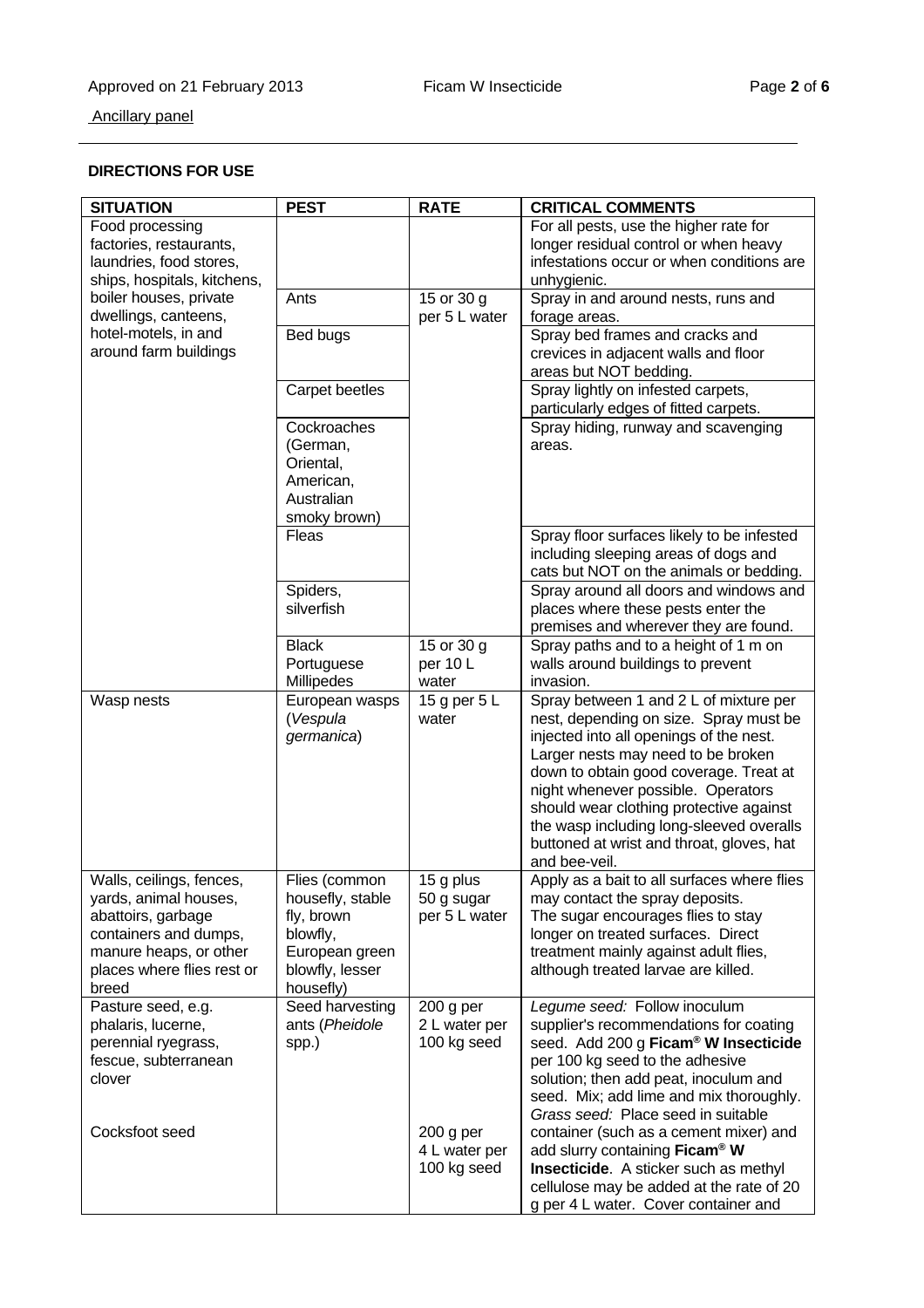Approved on 21 February 2013 Ficam W Insecticide Page **3** of **6**

| <b>SITUATION</b>                                                        | <b>PEST</b>                                              | <b>RATE</b>                                                         | <b>CRITICAL COMMENTS</b>                                                                                                                                                                                                                                                   |
|-------------------------------------------------------------------------|----------------------------------------------------------|---------------------------------------------------------------------|----------------------------------------------------------------------------------------------------------------------------------------------------------------------------------------------------------------------------------------------------------------------------|
|                                                                         |                                                          |                                                                     | mix well to thoroughly coat the seed.                                                                                                                                                                                                                                      |
| Turf: Golf greens and<br>fairways, bowling greens<br>and playing fields | <b>Black Beetle</b><br>(Heteronychus<br>spp.)<br>Not TAS | 1.3 or 1.8 kg<br>per ha or 13<br>or 18 g per<br>$100 \; \text{m}^2$ | Apply in sufficient water to give uniform<br>coverage (minimum 10 L per 100 m <sup>2</sup> ).<br>Apply when adult beetles are present<br>(September - November and late<br>January - February). Use the higher rate<br>on sandy soils or in areas of heavy<br>infestation. |

**NOT TO BE USED FOR ANY PURPOSE, OR IN ANY MANNER, CONTRARY TO THIS LABEL UNLESS AUTHORISED UNDER APPROPRIATE LEGISLATION.** 

#### **GENERAL INSTRUCTIONS**

#### **INSECTICIDE RESISTANCE WARNING GROUP 1A INSECTICIDE**

For insecticide resistance management, **Ficam® W Insecticide** Insecticide is a Group 1A insecticide. Some naturally occurring insect biotypes resistant to **Ficam W** and other Group 1A insecticides may exist through normal genetic variability in any insect population. The resistant individuals can eventually dominate the insect population if **Ficam W** or other Group 1A insecticides are used repeatedly. The effectiveness of **Ficam W** on resistant individuals could be significantly reduced. Since occurrence of resistant individuals is difficult to detect prior to use, Bayer CropScience Pty. Ltd. accepts no liability for any losses that may result from the failure of **Ficam W** to control resistant insects.

Ficam W may be subject to specific resistance management strategies. For further information contact your local supplier or Bayer Environmental Science representative.

#### **Domestic, Commercial and Farm Buildings, etc.**

**Ficam® W Insecticide** should be diluted with water for application with hand or power operated sprayers. Wash out sprayers containing oily residues with water and detergent before use. When using hand sprayers, fill with the desired volume of water, add **Ficam® W Insecticide**, close and shake or stir thoroughly before use. Shake or re-agitate sprayer before use if spraying is interrupted. Apply as a coarse, low pressure spray, just short of runoff, to surfaces, cracks and crevices where pests hide or live. Five litres of spray should treat 50 to 200 m 2. Absorbent surfaces require higher rates. Re-treat 6 - 8 weeks later, or when pests re-appear.

#### **Seed Treatment**

After mixing, allow seed to dry, then re-bag. If not sown immediately, treated seed should be stored apart from other grain and the bags or containers clearly marked to indicate that the contents have been treated. Treated seed can be held for up to 4 weeks after coating. Treated seed may be applied concurrently with fertiliser and may be sown by aerial or ground applicators, as appropriate. Any treated seed not sown within four weeks must be destroyed. Containers which have held treated seed should NOT be used for any other purpose.

To allow establishment and/or rejuvenation of pastures, stock should be excluded for at least 3 months from areas sown with treated seed.

#### **PRECAUTIONS**

DO NOT spray directly on humans or animals.

Avoid contact with food, food utensils, or places where food is prepared or stored.

Before use, remove or cover all exposed foodstuffs. Cover all dishes and utensils, and places where food is prepared or stored.

DO NOT use on vegetation for consumption by humans or animals.

DO NOT allow contact with mattresses, bedclothes or clothing.

DO NOT use treated seed for animal or human consumption. DO NOT allow treated seed to contaminate grain / other seed intended for animal or human consumption. DO NOT feed treated seed, or otherwise expose, to wild or domestic birds.

#### **PROTECTION OF WILDLIFE, FISH, CRUSTACEANS AND ENVIRONMENT**

DO NOT spray surfaces where animals can lick.

Dangerous to fish and other aquatic organisms. DO NOT contaminate streams, rivers or waterways with the chemical or used containers. Clean up spillages promptly.

Keep animals away from treated European wasp nests for 24 hours.

Dangerous to bees. DO NOT spray any plants in flower while bees are foraging.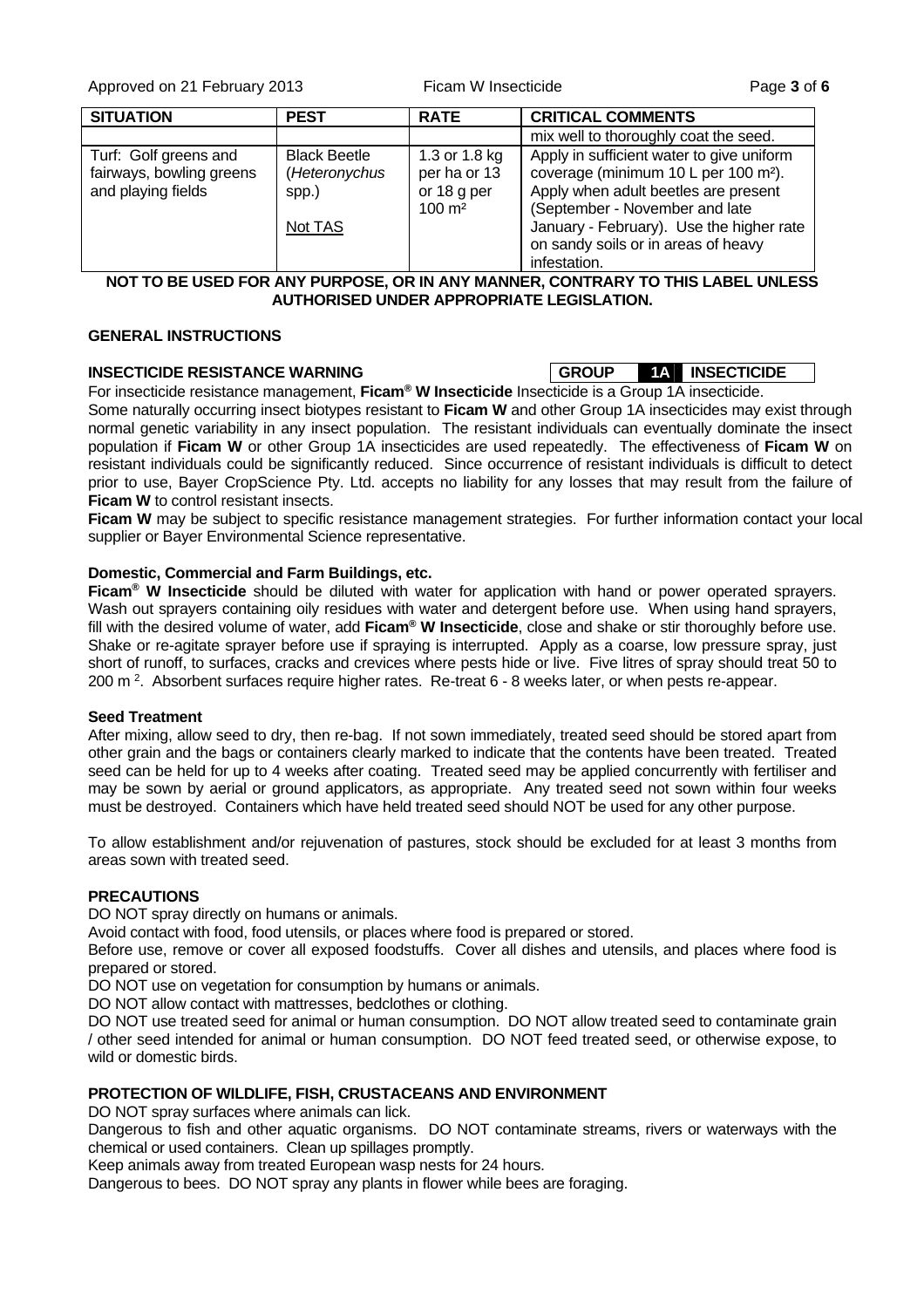#### **STORAGE AND DISPOSAL**

Store in the closed, original container in a cool, well-ventilated area. DO NOT store for prolonged periods in direct sunlight.

Single rinse before disposal. Add rinsings to spray tank. DO NOT dispose of undiluted chemicals on site. Puncture and bury empty bags in a local authority landfill. If no landfill is available, bury the containers below 500 mm in a disposal pit specifically marked and set up for this purpose clear of waterways, desirable vegetation and tree roots. Empty bags and product should not be burnt.

If not recycling, break, crush, or puncture and bury empty containers in a local authority landfill. If no landfill is available, bury the containers below 500 mm in a disposal pit specifically marked

and set up for this purpose clear of waterways, desirable vegetation and tree roots. Empty containers and product should not be burnt.

#### **SAFETY DIRECTIONS**

Product and spray are poisonous if absorbed by skin contact or inhaled or swallowed. Repeated minor exposure may have a cumulative poisoning effect. Will irritate the skin. Avoid contact with skin. DO NOT inhale dust or spray mist. When opening the container and preparing spray wear cotton overalls buttoned to the neck and wrist and a washable hat and elbow-length PVC gloves. When using in enclosed areas wear disposable respirator. After use and before eating, drinking or smoking, wash hands, arms and face thoroughly with soap and water. After each day's use, wash gloves and contaminated clothing.

#### **FIRST AID**

If swallowed, splashed on skin or in eyes, or inhaled, contact a Poisons Information Centre (Phone e.g. Australia 131126; New Zealand 0800 764 766) or a doctor at once. Remove any contaminated clothing and wash skin thoroughly. If swallowed, activated charcoal may be advised. Give atropine if instructed.

#### **SAFETY DATA SHEET**

Additional Information is listed in the Safety Data Sheet which is available at www.bayeres.com.au.

#### **Exclusion of Liability**

This product must be used strictly as directed, and in accordance with all instructions appearing on the label and in other reference material. So far as it is lawfully able to do so, Bayer CropScience Pty. Ltd. accepts no liability or responsibility for loss or damage from failure to follow such directions and instructions.

#### APVMA Approval No.: 31988/58634

Ficam**®** is a Registered Trademark of the Bayer Group.

Bayer CropScience Pty. Ltd. A.B.N. 87 000 226 022 391-393 Tooronga Rd Hawthorn East, Vic. 3123 Phone: (03) 9248 6888 Fax: (03) 9248 6800 Technical enquiries: 1800 804 479 Website: www.bayeres.com.au

For 24 hour specialist advice in an emergency only phone 1800 033 111

Batch Number: DOM: Barcode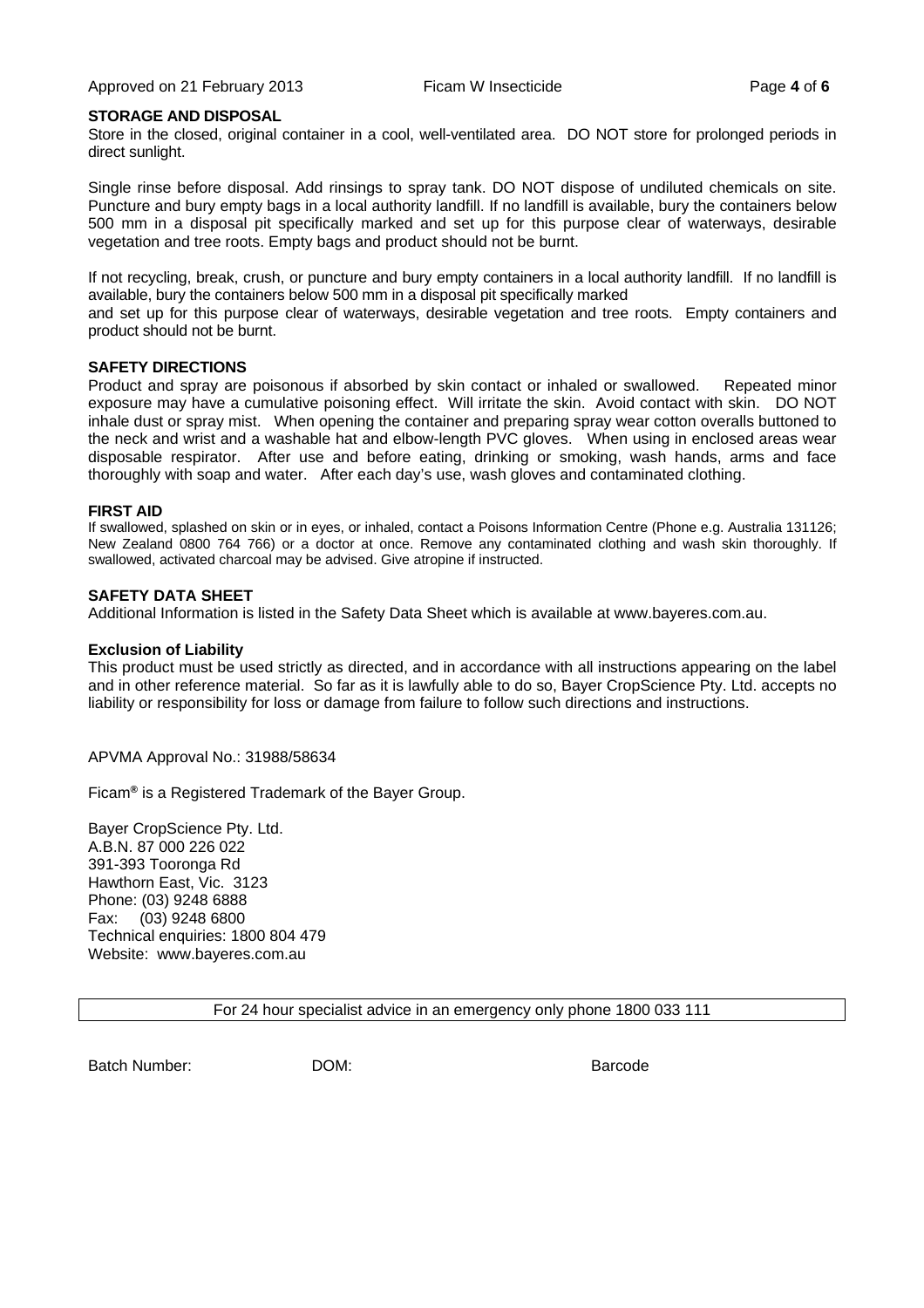### **POISON KEEP OUT OF REACH OF CHILDREN READ SAFETY DIRECTIONS BEFORE OPENING OR USING**



# **Insecticide**

**ACTIVE CONSTITUENT: 800 g/L BENDIOCARB (an anti-cholinesterase compound)** 

## **GROUP 1A INSECTICIDE**

**NET 15 g** A residual spray for control of a wide range of insect pests in and around Domestic, Industrial, Commercial and Public Service Buildings and in other situations as per the DIRECTIONS FOR USE table.

NOT TO BE SOLD SEPARATELY.

BEFORE USE READ ALL DIRECTIONS ON THE OUTER PACK.